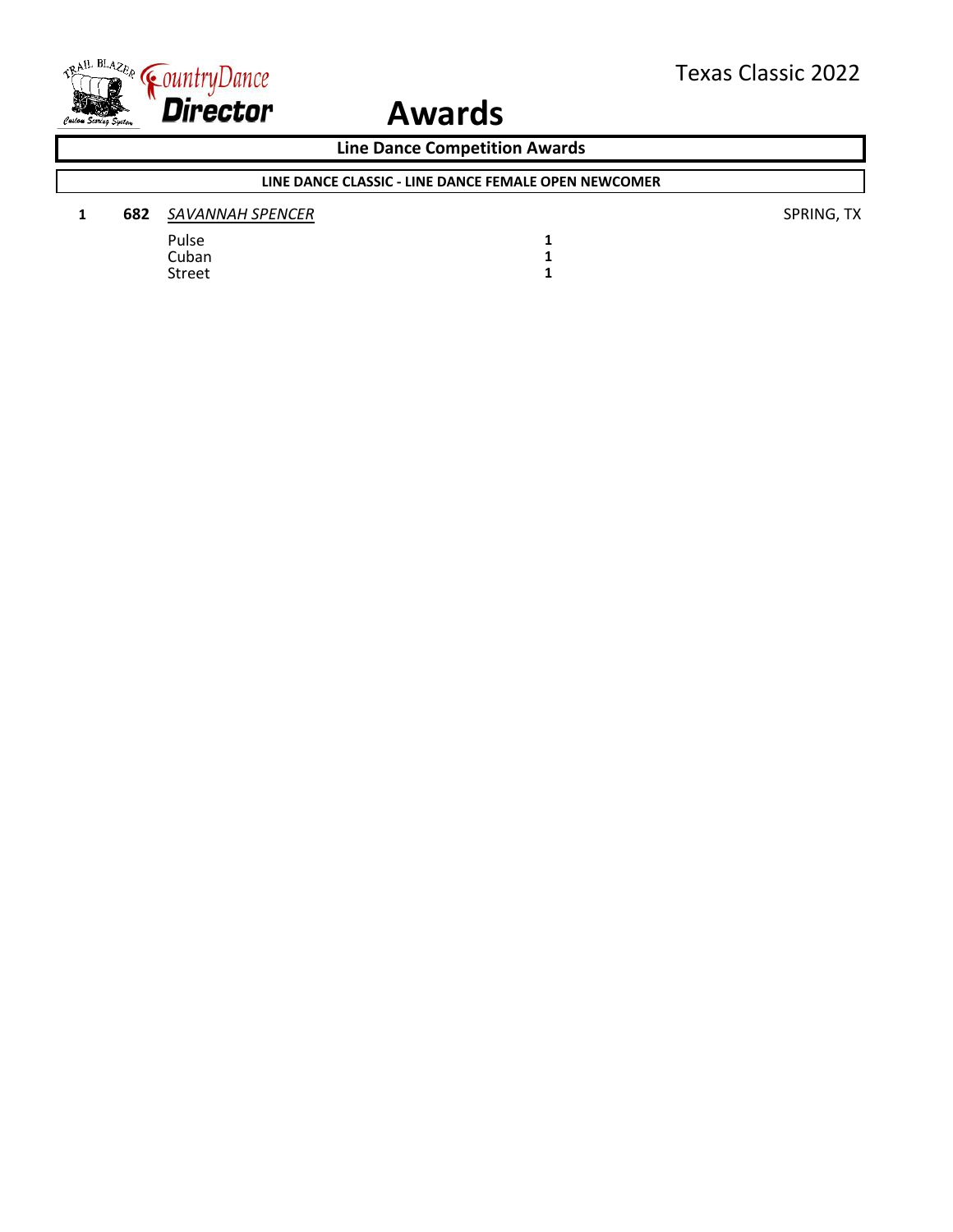

| <b>Line Dance Competition Awards</b>               |                      |                       |                |
|----------------------------------------------------|----------------------|-----------------------|----------------|
| LINE DANCE CLASSIC - LINE DANCE FEMALE GOLD NOVICE |                      |                       |                |
| 665                                                | LYNDA VISLOSKY       |                       | EULESS, TX     |
|                                                    | Rise & Fall          |                       |                |
|                                                    | Pulse                |                       |                |
|                                                    |                      |                       |                |
|                                                    |                      |                       |                |
| 694                                                | <b>AVIS O'REILLY</b> |                       | FORT WORTH, TX |
|                                                    | Rise & Fall          | 2                     |                |
|                                                    |                      | Cuban<br><b>Stage</b> |                |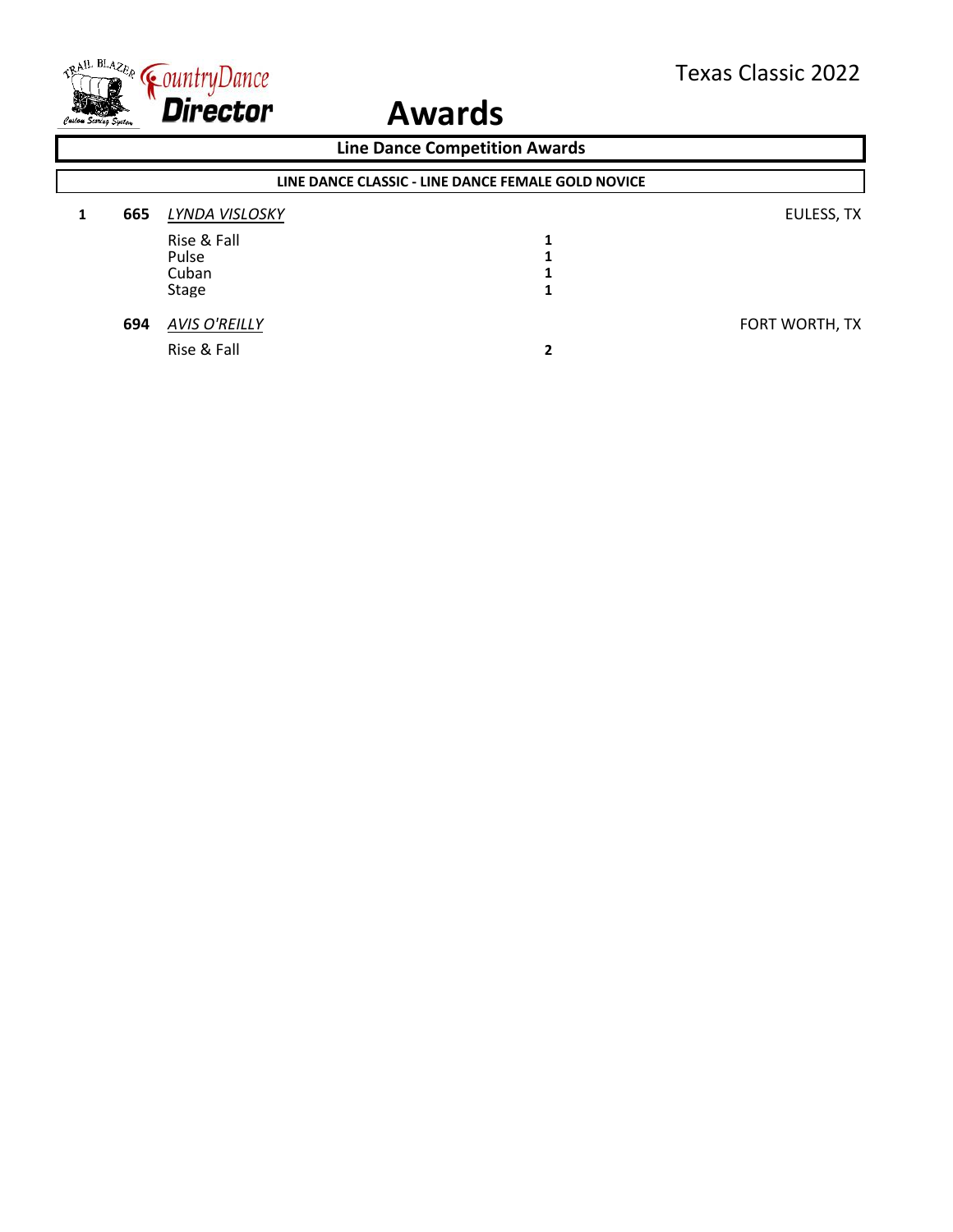

| <b>Line Dance Competition Awards</b> |                                                      |                      |   |                |
|--------------------------------------|------------------------------------------------------|----------------------|---|----------------|
|                                      | LINE DANCE CLASSIC - LINE DANCE FEMALE SILVER NOVICE |                      |   |                |
|                                      | 694                                                  | <b>AVIS O'REILLY</b> |   | FORT WORTH, TX |
|                                      |                                                      | Rise & Fall          | 1 |                |
|                                      |                                                      | Pulse                |   |                |
|                                      |                                                      | Cuban                |   |                |
|                                      |                                                      | <b>Stage</b>         |   |                |
|                                      | 665                                                  | LYNDA VISLOSKY       |   | EULESS, TX     |
|                                      |                                                      | Rise & Fall          |   |                |
|                                      |                                                      |                      |   |                |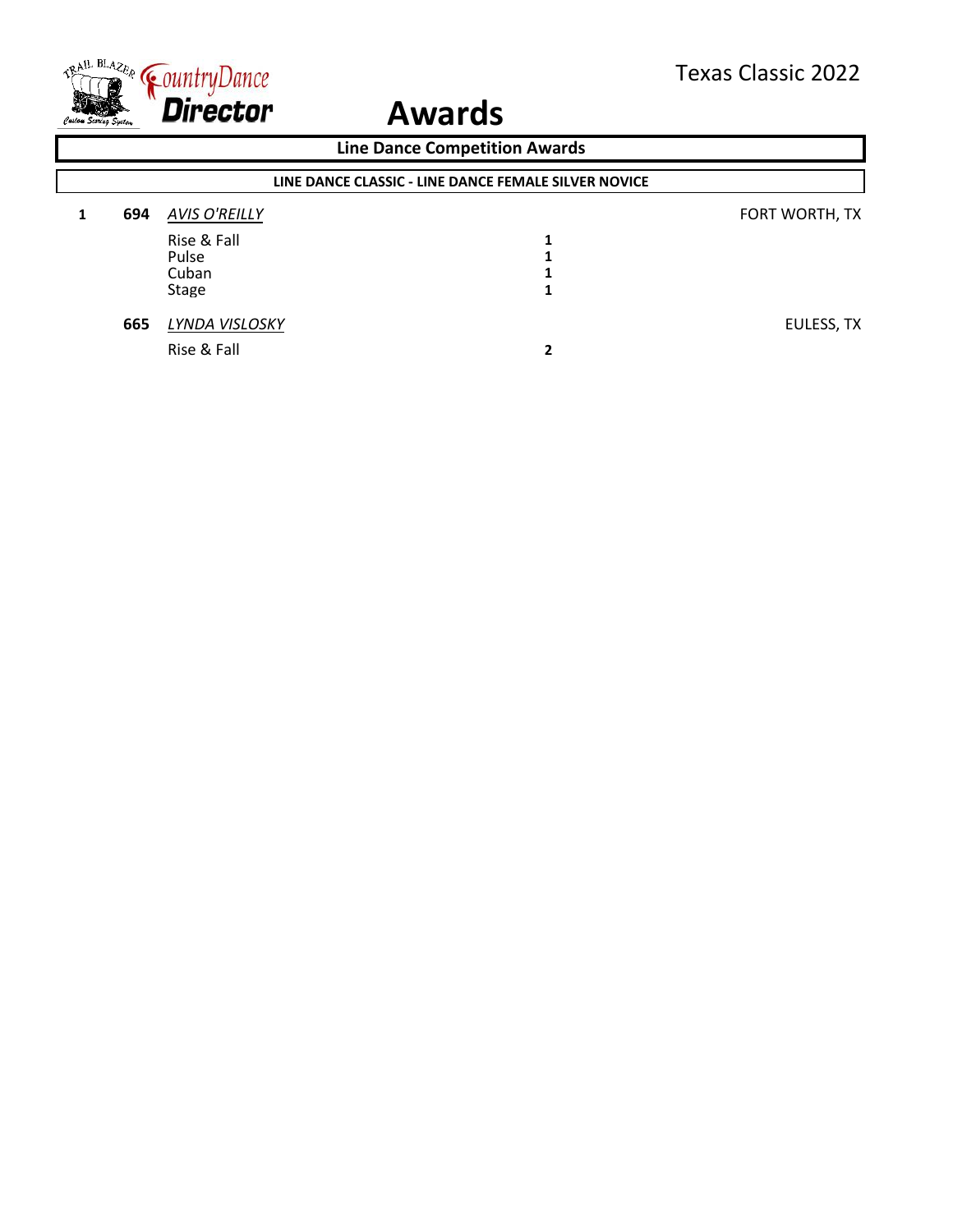

**Line Dance Competition Awards**

### **LINE DANCE CLASSIC - LINE DANCE FEMALE CRYSTAL NOVICE**

#### **1 698** *CASSANDRA SPENCER* **CASSANDRA SPENCER CASSANDRA SPENCER CASSANDRA SPENCER**

Rise & Fall **1** Pulse **1** Cuban 1<br>Stage 1 Stage **1**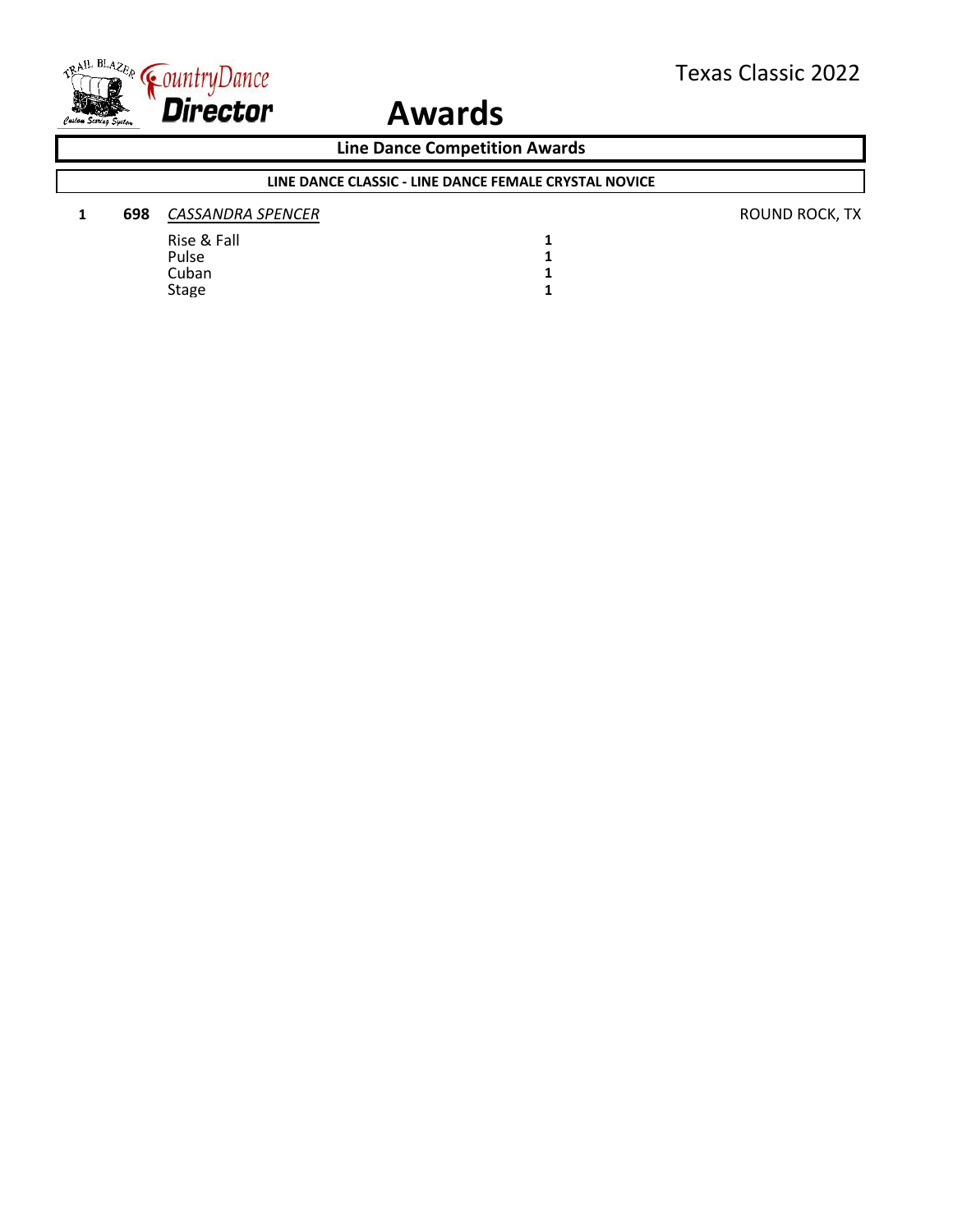

**Line Dance Competition Awards**

### **LINE DANCE CLASSIC - LINE DANCE MALE OPEN NOVICE**

| 713 | MITCHELL SCHONHOEFT | <b>AUSTIN, TX</b> |
|-----|---------------------|-------------------|
|-----|---------------------|-------------------|

Rise & Fall **1** Pulse **1** Street **1**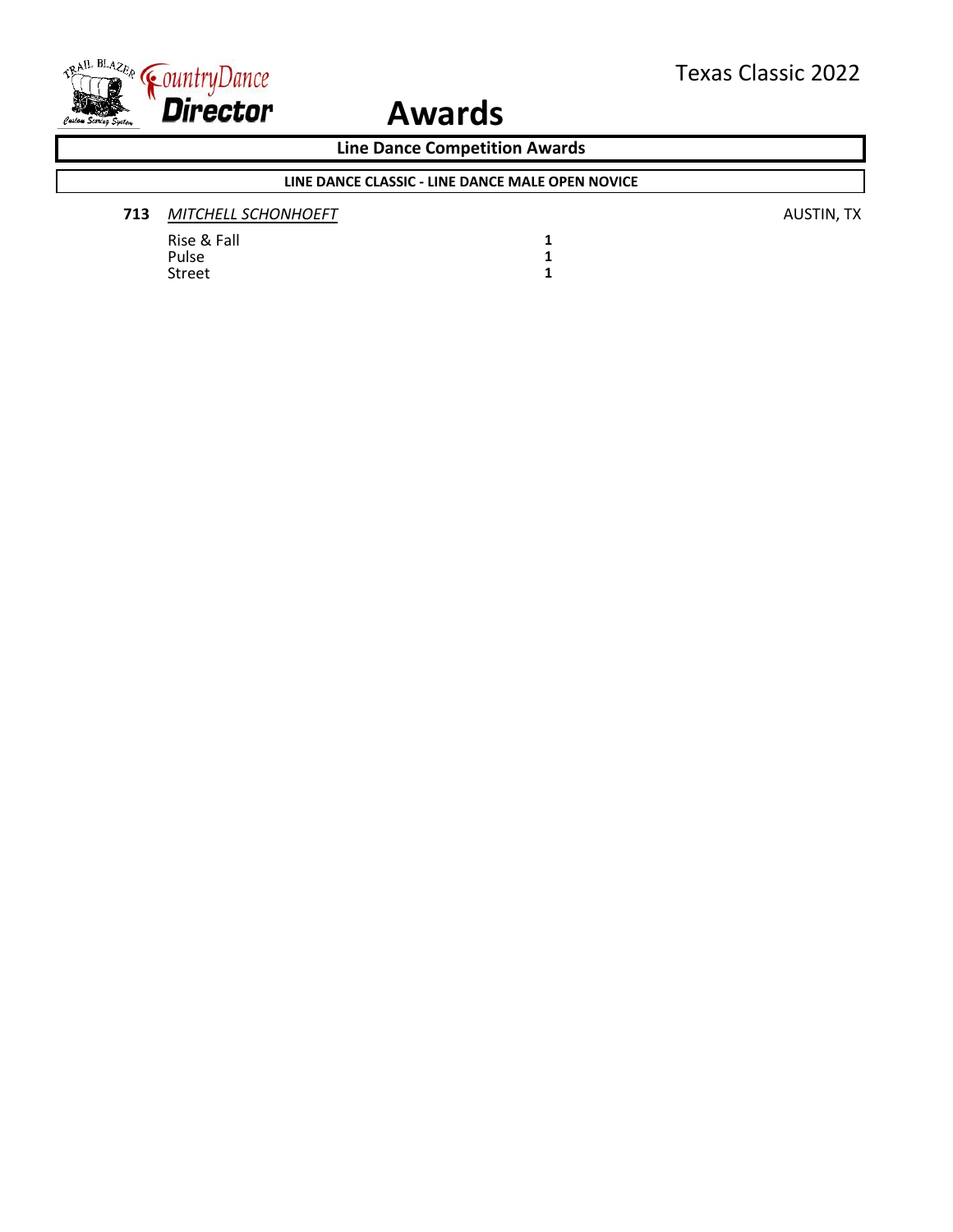

| <b>Line Dance Competition Awards</b> |                                                    |                                                                        |  |                |
|--------------------------------------|----------------------------------------------------|------------------------------------------------------------------------|--|----------------|
|                                      | LINE DANCE CLASSIC - LINE DANCE FEMALE OPEN NOVICE |                                                                        |  |                |
|                                      | 714                                                | EVA KAHN                                                               |  | AUSTIN, TX     |
|                                      |                                                    | Rise & Fall<br>Pulse<br>Cuban<br>Street                                |  |                |
| 2                                    | 718                                                | <b>INSHA NOORANI</b><br>Rise & Fall<br>Pulse<br>Cuban<br><b>Street</b> |  | CARROLLTON, TX |